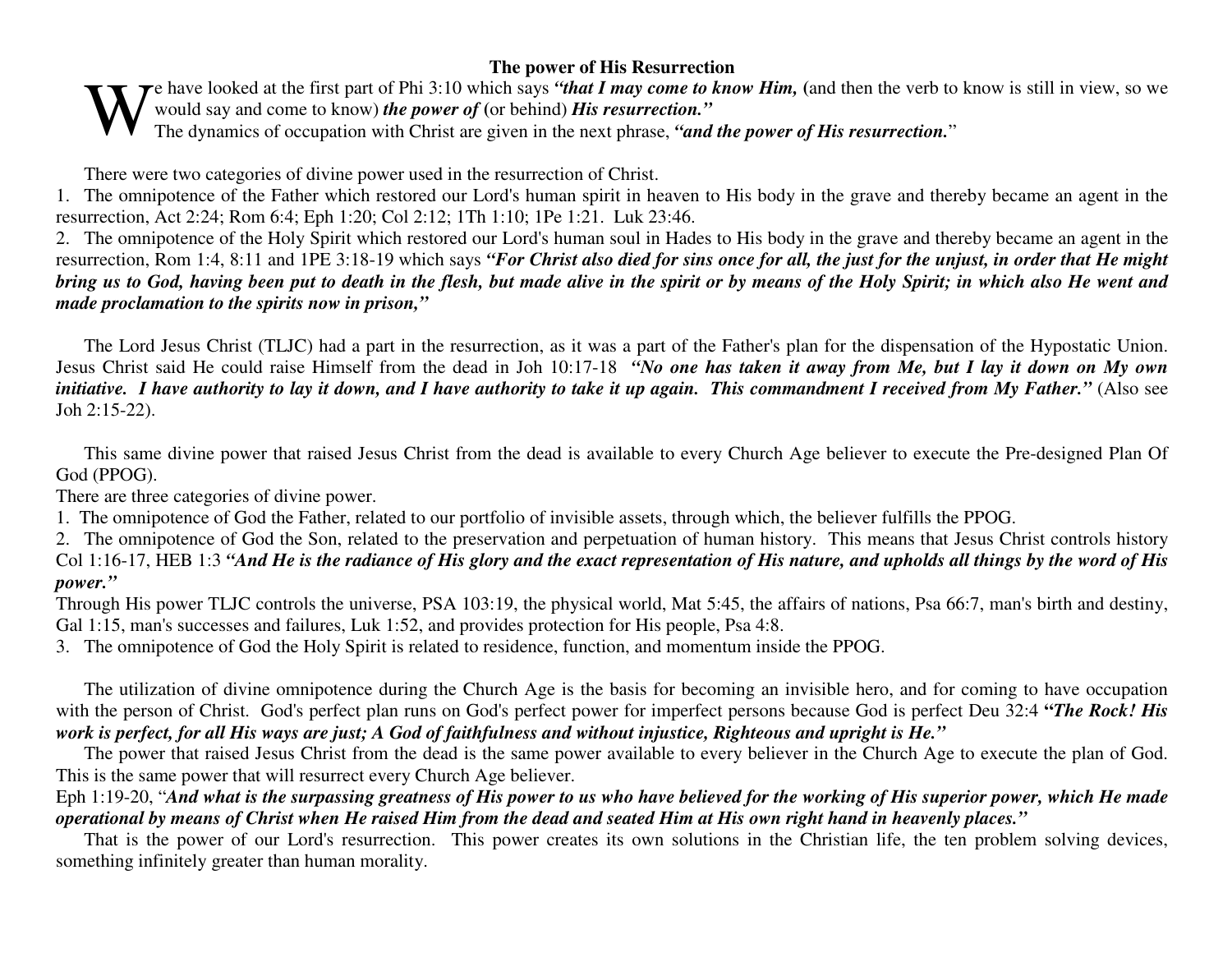When Phi 3:10 says, "that I may come to know Him, and the power of [behind] His resurrection," it means that we first begin to know this mighty power of His resurrection and ascension when we see our scriptural position in our risen Lord. Since you cannot be resurrected unless you have something to be resurrected from, the foundation of all resurrection life is death, Rom 6:5, Eph 2:5, Phi 2:6.

We are new creations in Christ Jesus by the power of His resurrection. However, this is something that we have to believe and reckon. Our reckoning is to be based upon our position; we count ourselves alive unto God in Christ. Through our faith in this fact, the Holy Spirit makes this truth real in our condition resulting in our spiritual growth. We abide in Him above, and He manifests Himself in us below.

We are hopelessly taken up with the struggle for freedom, unless we are aware we have been cut off from the slavery of sin and self through our having died, with Him, on the cross. Until we know we are alive from the dead, we cannot yield to Him. We know the power of His resurrection in our position. We are realizing that power in our spiritual growth; we will forever know His power in our resurrection bodies.

Where is this power? 2Co 4:7 "But we have this treasure in earthen vessels, that the surpassing greatness of the power may be of God and not *from ourselves;"*

How is this power perfected in time? 2Co 12:9 "And He has said to me, My grace is sufficient for you, for power is perfected in weakness. Most gladly, therefore, I will rather boast about my weaknesses, that the power of Christ may dwell in me."

What does this power have to do with my life? 2CO 13:4 *"For indeed He was crucified because of weakness, yet He lives because of the* power of God. For we also are weak in Him, yet we shall live with Him because of the power of God directed toward you."

**What is the power of our Lord's resurrection?** The direct power available to us is found in the filling of the Spirit and the indirect power available to us is in the metabolized doctrine that is circulating in our soul.

God has taken you and me, totally depraved individuals, and given us eternal life, 1Jo 5:11-12; perfect righteousness, 2Co 5:21; made us His children, 2Ti 2:1, sanctified us, 1Co 1:2; made us priests, Heb 10:10-14, and Royalty (Kingship), 2Pe 1:11.

Once we know that we are alive from the dead, we can presen<sup>t</sup> the members of our physical body unto God. Our entire body can be presented unto God. Present yourselves to God, and if you're smart, you mind your own business and let God take care of His family! However, we do not presen<sup>t</sup> ourselves to God to become free, but to give meaning, purpose, and definition to our life Rom 6:4.

God gives us the ability to understand and utilize the power behind our Lord's resurrection because He demands virtue and integrity on the par<sup>t</sup> of the believer. This results in the ability to handle the details of life and ultimately, to handle spiritual warfare. This is the subject of Eph 6:10. We all need virtue and integrity if we are to be victorious in spiritual warfare. In the spiritual realm, this refers to the spiritual strength to be faithful to the principles of Bible doctrine and living in the PPOG.

Phi 3:10 which says *"knowing the power behind His resurrection,* goes perfectly with Eph 6:10 which says "*Finally, be strong in the Lord, and in the strength of His might."*

Paul brings out the fact that the details of life are the training ground for future spiritual warfare. The word "finally" in Eph 6:10 should be translated "From now on." This phrase refers to some very important principles beginning in Eph 5:21 where Paul teaches the principles behind the Royal Family honor code. Eph 5:21, says "and be subject to one another in the fear or the respect of Christ." In Eph 5:22, the principles behind marriage, *"Wives, be subject to your own husbands, as to the Lord."* The power of God will give the woman the ability to fulfill this command. Eph 5:25, "Husbands, love your wives, just as Christ also loved the church and gave Himself up for her;" The power of God will give the man the ability to fulfill this command. Eph 6:1, *"Children, obey your parents in the Lord, for this is right."* The power of God will give them the ability to fulfill this command. Eph 6:4 "And, fathers, do not provoke your children to anger; but bring them up in the discipline and instruction of the Lord." Eph 6:5 "Slaves, [Christian labor] be obedient to those who are your masters [management] according to the flesh, with respect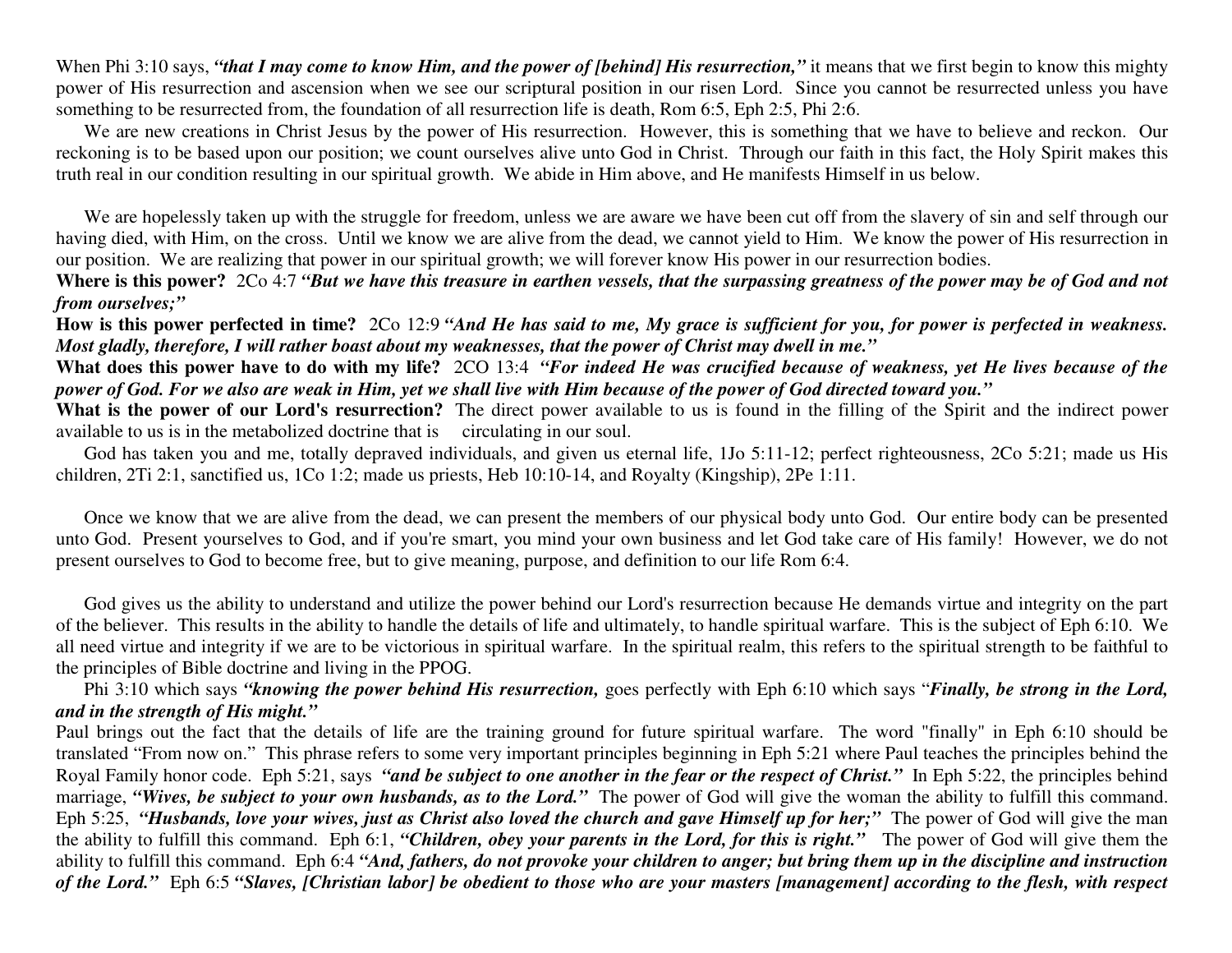and maximum effort [not trembling but maximum effort], in the integrity of your heart, as to Christ;" Eph 6:9 "And, masters, do the same things to them, and give up threatening, knowing that both their Master and yours is in heaven, and there is no partiality with Him." Then in Eph 6:10 the apostle Paul writes, "*Finally* (from now on), *be strong in the Lord, and in the strength or in the power of His might*."

This doesn't tell you "how" to be strong in the Lord. It is actually <sup>a</sup> conclusion of the previous paragraphs concerning the Christian way of life. This is "picking up the pieces" and going forward in the spiritual life. There are many convicting principles taught in these verses concerning the Royal family honor code. Eph 6:10 is where all of us can pull ourselves up from the dust we were lying in because of conviction.

The implication of Eph 5:21-6:10 is very important, it is that we are too unstable and unprepared to handle spiritual warfare if we can't handle the details of life. It is in the details of life, where Satan and the kingdom of darkness will try to hinder us from entering into spiritual warfare. If Satan can cause problems in our relationships in life, then he can break down and destroy the unity God demands.

To combat this we operate in virtue-love, which is personal love for God the Father, spiritual self-esteem resulting in love for self, impersonal unconditional love for all mankind, and occupation with the person of Christ. We need divine power because Satan, as the ruler of this world, has maximum power that he utilizes for his policy of evil. This evil power is deceptive because it is often disguised with the facade of good works or religion and is often concealed by sincerity, which is really <sup>a</sup> manifestation of evil.

The enemy we face desires to wear us out! Satan is an organizational genius with <sup>a</sup> grea<sup>t</sup> organization of demons, Eph 6:10-12. Satan has one goal regarding the life of every believer, to lead all believers astray. Any area that you do not practice sound doctrine in is an area open to his deception, dishonesty and lies.

However, Satan's power is not greater than God's and this reminds us of God's grace. God has made available to us His power. The omnipotence of the Father in providing our escrow blessings, the omnipotence of God the Son who preserves the universe and history daily, and the omnipotence of God the Holy Spirit who provides the power to execute the PPOG.

One of the functions of the devil as the ruler of this world is to express his antagonism, slander, and enmity, toward God and toward God's people. This is why we should not ge<sup>t</sup> our eyes on people because that is not where the true problems, lies Eph 6:12.

Satan has <sup>a</sup> power system that he uses to control others. This is why we need to come to and understanding of the power behind our Lord's resurrection. Satan has <sup>a</sup> strategy to control nations based on conspiracy and deceit. He is anti-military and pro welfare state, pro-communist and against free enterprise. He is against marriage and the family. Satan's power counterfeits of the plan of God in religion include <sup>a</sup> counterfeit:

- 1. Gospel, 2Co 4:3-4.
- 2. Ministers, 2Co 11:13-15.
- 3. Doctrine, 1Ti 4:1.
- 4. Communion table, 1Co 10:19-21.
- 5. Spirituality, Gal 3:2-3.
- 6. Righteousness, Mat 19:16-28.
- 7. He has <sup>a</sup> counterfeit self-righteousness, Mat 23:13-36.
- 8. Counterfeit power and dynamics (miracles, healing, tongues), 2Th 2:8-10.
- 9. System of gods, 2Th 2:3-4.

When you are being deceived by the power of Satan you start to lose your spiritual senses and then your common sense. The devil holds believers captive by legalism, self-righteousness, arrogance, emotionalism, guilt, fear, condemnation, and manipulation. Satan's greatest strategy is the doctrinal attack on the cross and principle of salvation by faith alone, 2Co 4:4. Satan must obscure the fact that salvation is by faith alone.